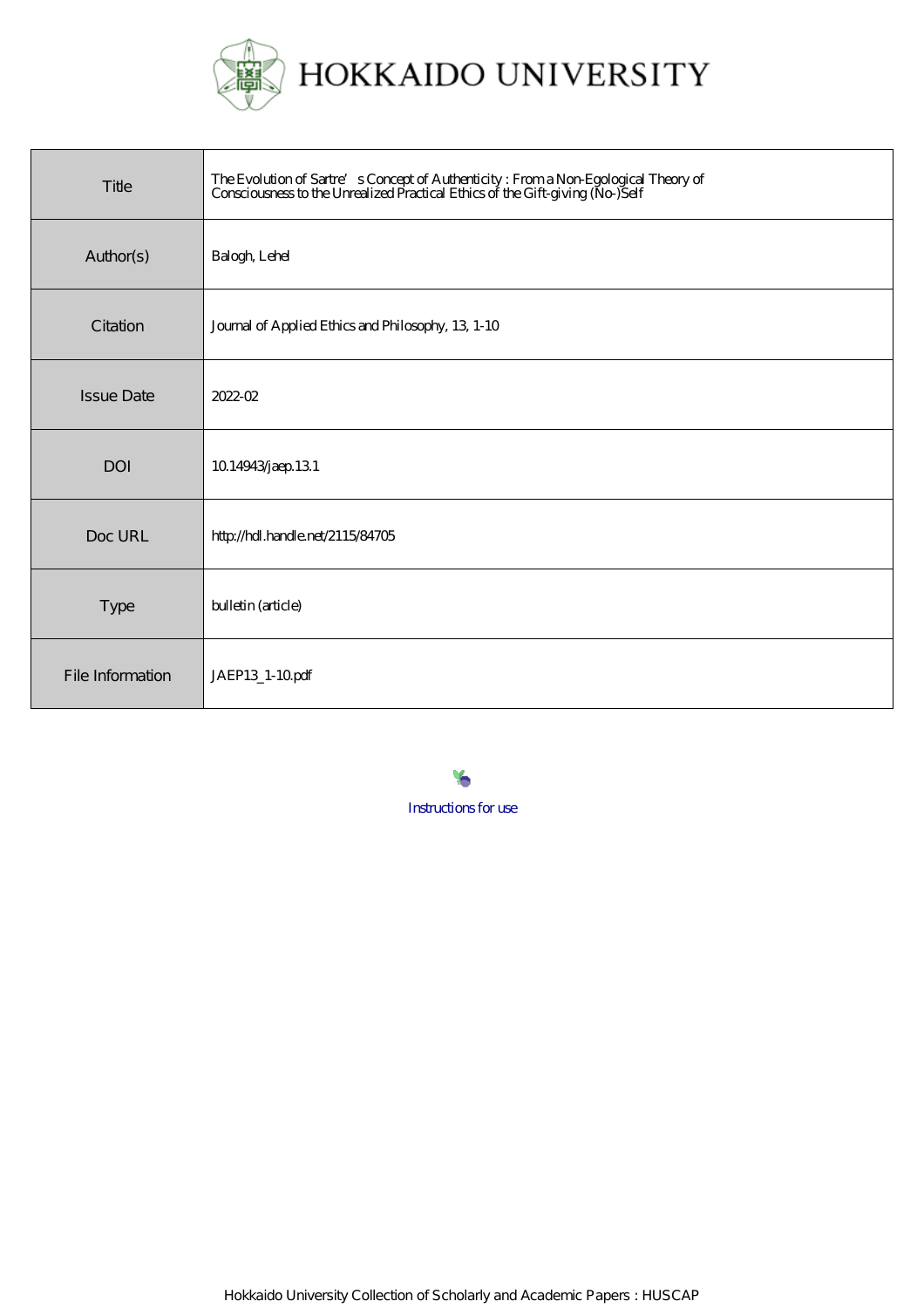## **The Evolution of Sartre's Concept of Authenticity**

**From a Non-Egological Theory of Consciousness to the Unrealized Practical Ethics of the Gift-giving (No-)Self**

## **Lehel Balogh**

**Visiting Research Fellow, Center for Applied Ethics and Philosophy, Hokkaido University**

## Abstract

Over forty years have passed since the death of Jean-Paul Sartre, still, his oeuvre stands out as a paramount achievement in existential-phenomenological thought. Among the numerous ideas and challenges he offered to contemporary continental philosophy, the problem of authenticity deserves a special place, for it connects many of existentialism's key concerns. The ever reforming conceptualization of authenticity had spread from the mid-1930s (La transcendance de l' égo) till Sartre's posthumously published Cahiers pour une morale that appeared in the early 1980s, and it had a profound impact not only on ethical and literary theories, but also on psychiatry and psychotherapy. The present essay's undertaking is to closely follow the trajectory of this celebrated concept, to contextualize its development in accordance with Sartre's shifting philosophical as well as ethical projects over the years, and to point out some of the affinities this concept might have with East Asian thought, and with Buddhism in particular

Keywords: authenticity, bad faith, existentialism, nothingness, self-transformation

*Man makes himself; he does not come into the world fully made, he makes himself by choosing his own morality, and his circumstances are such that he has no option other than to choose a morality* (Sartre 1946/2007, 46).

When discussing the concept of authenticity in Sartre's thought, it is both customary and expedient to compare it to that of Heidegger's, the latter having had a palpable effect on Sartre's own meditations. Like Heidegger, Sartre also begins with the program of Husserlian phenomenology. Before probing into the deeply problematic questions of being, and particularly those of *Dasein*—which were indisputably central to Heidegger's early inquiries—, however, he turns to another key concept that was conspicuously absent from the German philosopher's reflections: *consciousness*. Already in his early essay, *The Transcendence of the Ego*, Sartre sets out to problematize those philosophically fundamental

questions that will be elaborated in his later writings in more detail, and which will eventually lead to the radical conceptualization of authenticity. This early essay attempts to delineate the relationships between ego, self, and consciousness, and in its conclusion the orientations and boundaries of the mature Sartrean phenomenological ontology are also distinctively outlined.

What are the fundamental questions discussed in *The Transcendence of the Ego*? Most of these questions are linked, above all, to the nature of consciousness. In contrast to Husserl's view, Sartre claims that in order to explain the nature of perception, phenomenology does not need to postulate a transcendental consciousness which possesses egological structures. "Rather, consciousness is defined by intentionality" (Sartre 1936/2004, 3). To adequately describe how consciousness functions, we need nothing else but to point to the mental act of seizing objects; in other words, one must provide an explanation concerning the phenomenon of intentionality. According to Sartre, the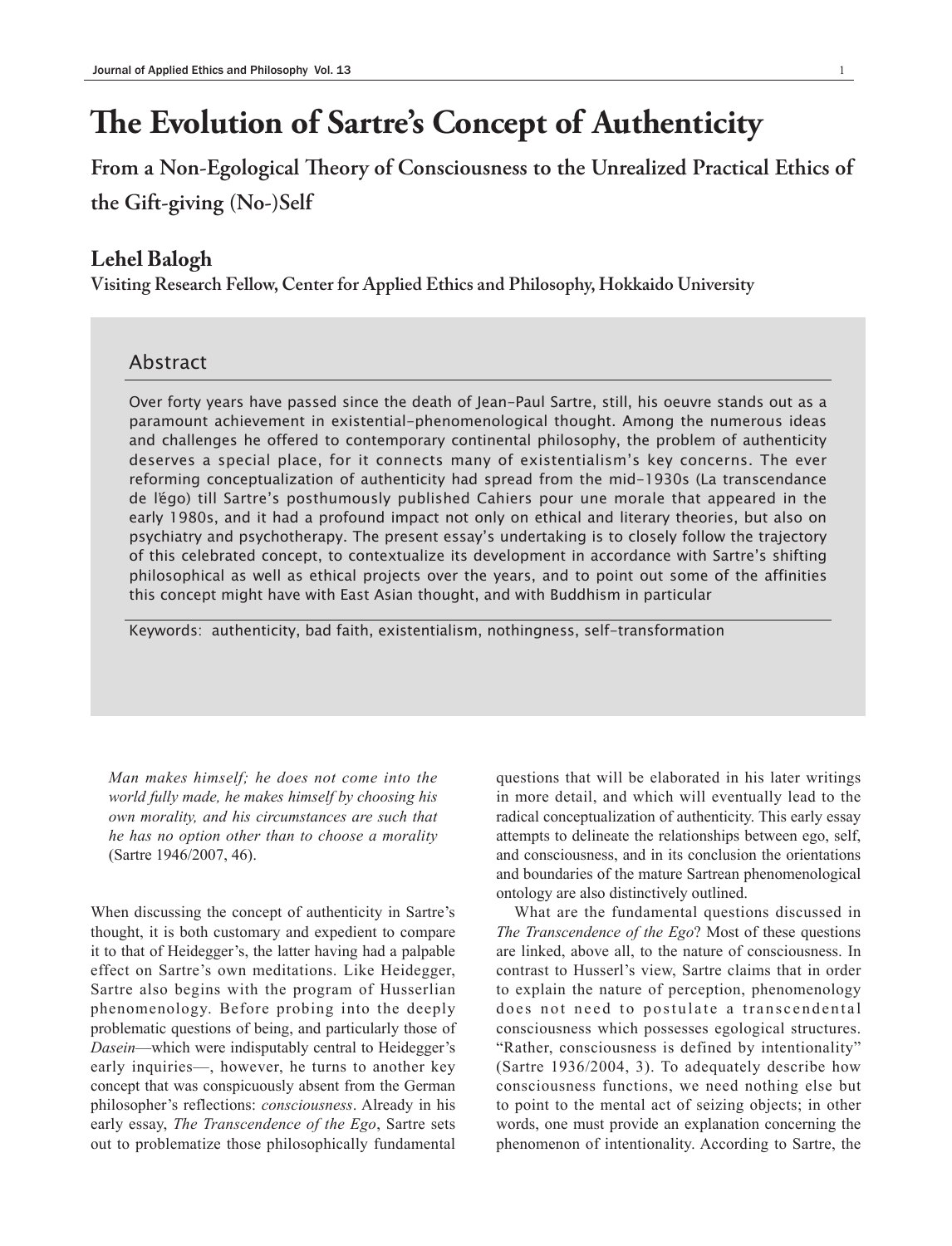mind is not a virtual space or container within which the ego—or the subject—resides. The primary activity of consciousness is a ceaseless self-transcendence toward the object: consciousness keeps stepping out of itself, so as to become the consciousness *of* an object. In itself, however, consciousness is nothing. Consequently, the notion that such entities as mental pictures or ideas exist in the mind is decidedly false: consciousness does not *store* anything—instead, it exists insomuch as it is the consciousness *of* something.

At this point we can see emerge one of Sartre's key ideas: namely, that the concept of an 'unconscious consciousness' is a self-evident self-contradiction. Consciousness is at all times conscious (of something), argues Sartre: it is always aware that itself is nothing else but consciousness. Nevertheless, "it becomes conscious of itself *insofar as it is consciousness of a transcendent object*" (Sartre 1936/2004, 4). But when is consciousness the consciousness of a transcendent object? According to Sartre, it has always been, and remains so, interminably. Consciousness is the uninterrupted consciousness of something *other than* itself, something that is thus beyond itself. By the same token, it is also the consciousness *of itself*, simultaneously—it is selfconsciousness. How is this possible? The answer lies in Sartre's view that there are two distinct kinds of consciousnesses: an *unreflective* and a *reflective* one. In the first case, when the consciousness is unreflective, it is primarily the consciousness of a transcendent object, but 'non-thetically' it is the consciousness of itself, too. In other words, in this kind of unreflective consciousness, the object of consciousness is something external, but it does not entirely cease to be aware of itself, either it does know about itself *without reflecting* upon itself. As soon as the direct object of consciousness becomes consciousness itself, unreflective consciousness turns into reflective consciousness. At that moment, the object of consciousness is nothing but consciousness itself.

"My question is this: is there any room for an I in a consciousness of this kind? The reply is clear: of course not" (Sartre 1936/2004, 5). If the ego has no place within consciousness, then it appears that perception as such the emergence of concrete phenomena—does not take place due to the activity of personal cognition. (My) consciousness is not my consciousness; it precedes any sort of self-nature, personhood, or subjectivity.<sup>1</sup>

Similarly to everything else that can appear on the perceptual horizon of consciousness, the ego is also transcendent to it. In other words, the ego does not belong to consciousness: it belongs to the world. Sartre draws attention to the fact that it is "consciousness that renders the unity and personality of my I possible. [Not the other way around— L.B.] The transcendental I thus has no *raison d'être*" (Sartre 1936/2004, 4). According to Sartre, the transcendental field of consciousness is characterized by spontaneity and impersonality. Individuality and subjectivity can only emerge 'outside', in the world, as a result of the reflective activity of consciousness, in relation to other people, and not 'inside' consciousness itself.

"Perhaps, indeed, the essential function of the Ego is not so much theoretical as practical … perhaps its essential role is to mask from consciousness its own spontaneity" (Sartre 1936/2004, 27). Sartre goes as far as to accuse consciousness for the creation of the ego 'as a false representation of itself'. The reason of this selfdeception is that in pure (self)reflection consciousness recognizes itself as a limitless spontaneity and constant creative activity, and this confrontation with its own nature causes considerable anxiety: "It is this absolute and irremediable anguish, this fear of oneself, that in my view is constitutive of pure consciousness" (Sartre 1936/2004, 28).<sup>2</sup> This approach, in fact, effectively allows for the embedding of the Husserlian concept of 'natural attitude' along with the concept of '*epoché*' in an entirely new context. Inasmuch as it takes consciousness a specific effort to create a 'natural attitude' during the attempt of escaping from the anxiety that it had come

2 This observation is echoed by Japanese philosopher and psychiatrist Bin Kimura who contends that when looking for secure spots by which the self could anchor itself in reality and gain comfort and reassurance in the face of the unsettling fluidity of being, the self only manages to entangle itself deeper and deeper into a false representation of reality. This false representation of the world attempts to flee from the inherently event-like nature of phenomena by turning them into things that appear stable; nonetheless, the stability they seem to provide is a fake one. The self compulsively tries to escape from the awareness of the volatility of the world but the world repeatedly informs the self that the efforts on the part of the self to stabilize itself and the world by way of transmuting them into unchanging entities are, after all, spurious (Kimura 1982/2011).

<sup>1</sup> It is noteworthy fact that Japanese philosopher Nishida Kitarō's characterization of 'pure experience' displays intriguing resonances with Sartre's descriptions of an egoless consciousness that Sartre identifies with 'nothingness'. Moreover, Nishida's account of direct experience which is also devoid of a personal agency and which is also portrayed as having to do with the acitivity of 'nothingness' although in a rather different sense—gives further reason for

comparisons. As Nishida famously wrote, some twenty years before Sartre stated that it is consciousness that establishes the appearance of the individual self: "It is not that there is experience because there is an individual, but that there is an individual because there is experience" (Nishida 1911/1990, 19). For more on Nishida's and Japanese philosophy's connections and potential influences on the young Sartre see Light 1987.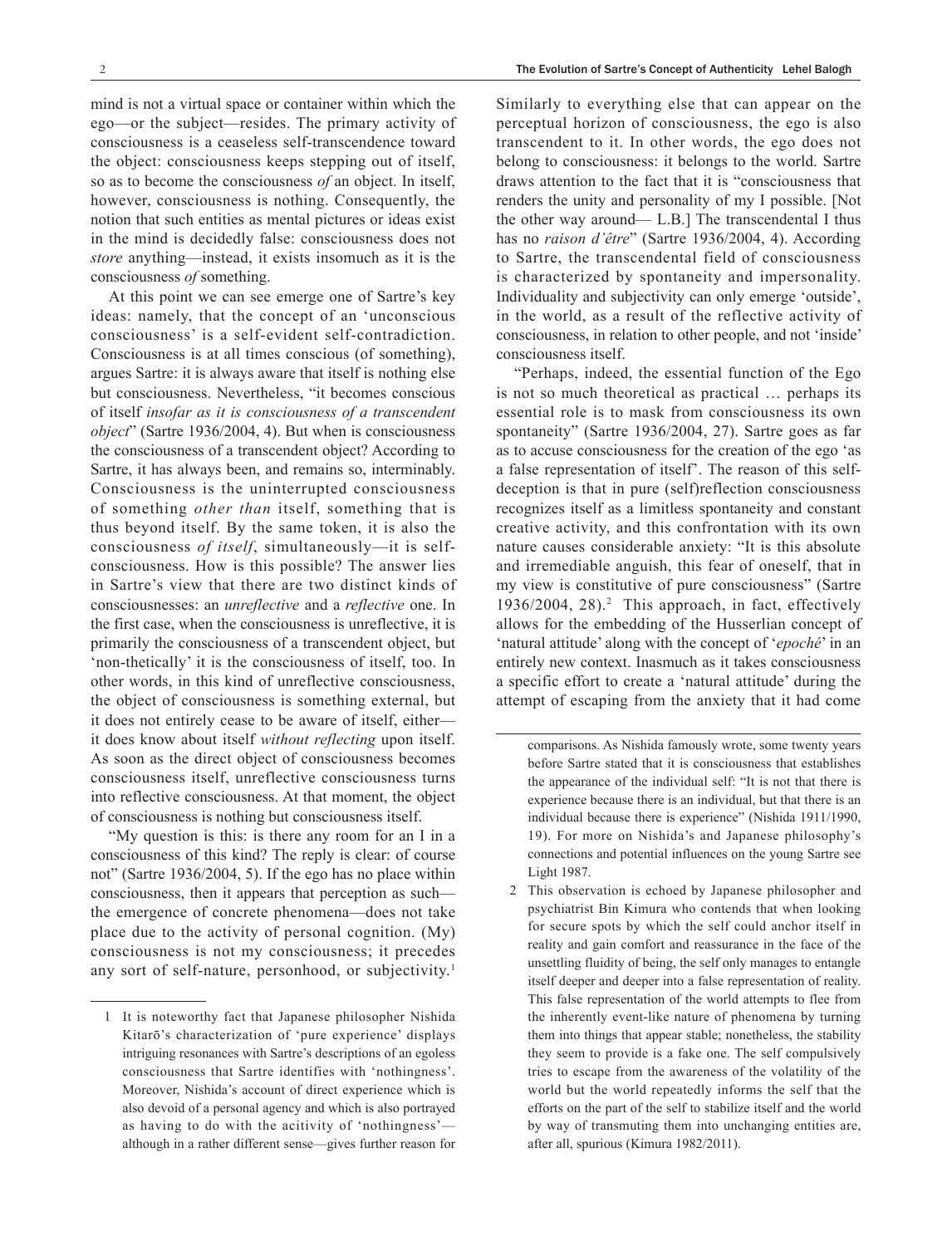face to face with while discovering its own intrinsically spontaneous nature, the attributive adjective 'natural' in 'natural attitude' does not seem so natural after all as it had appeared before, in Husserl. In addition, the phenomenological *epoché* does not seem to be such a purely and rigorously scientific procedure either, the way Husserl liked to depict it; rather, according to Sartre, it "is an anguish that imposes itself on us and that we cannot avoid" (Sartre 1936/2004, 28).

One's self, then, regarding which one would intuitively assume that it *absolutely* belongs to one, that one can trust it without hesitation and that it can define one precisely and correctly, well this self, according to Sartre, is neither absolute nor reliably stable. Instead, it is, in fact, nothing more than a mere 'solution' to an existential problem, created in 'bad faith' (*mauvaise foi*) by our consciousness so that it could hide from itself and flee from the experience of existential anguish and anxiety. The self that belongs to me is not, in any way, more dependable than the selves that belong to others. "My I, indeed, *is no more certain for consciousness than the I of other men*. It is simply more intimate" (Sartre 1936/2004, 29). The self, as mentioned earlier, is 'outside' in the world among other beings. Nonetheless, man for Sartre is essentially identical with consciousness—or, as consciousness is called in *Being and Nothingness*: *êtrepour-soi*, 'being-for-itself'. As a consequence, the main undertaking of the Sartrean *magnum opus* is precisely the analysis and accurate description of this entity: *man as a being-for itself*.

According to the Sartre of *Being and Nothingness*, entities can be classified into two major categories: 'being-in-itself' (*être-en-soi*) and 'being-for-itself' (*êtrepour-soi*). These two are associated with and inhabit two ontologically separate realms. Having said that, they are nevertheless interdependent: neither exists without the other, neither can be derived from the other. The 'being-in-itself' in Sartre is the concrete phenomenon which stands opposed to the 'being-for-itself', that is, consciousness. Together they make up the synthetic unity of consciousness and phenomenon. 'Being-initself' is characterized by the fullness of being and is complete positivity: "being is what it is". It contains no negation, has no distance from itself, and, accordingly, it has no relation to itself, either: therefore, it is solidly self-identical. By contrast, 'being-for-itself' is pure spontaneity, which "can always pass beyond the existent, not toward its being, but toward the meaning of this being" (Sartre 1943/1978, lxiii). Sartre already foreshadows in the introduction of his book that the 'being-for-itself' cannot possibly coincide with itself, for it exists only in a continuous movement that keeps drawing it *away* from itself. If 'being-in-itself' is "being what it is", then, conversely, 'being-for-itself' is "being what it is not" (Sartre 1943/1978, lxv).

As a result, insofar as 'being-for-itself' is everything that the self-identical, solid being is *not*—keeping in mind that consciousness actually does not even possess a self-identity—, there remains no other alternative open for Sartre than to postulate consciousness as that which stands in complete opposition to being: that is, consciousness is non-being or *nothingness*. To rephrase it, nothingness is essentially identical with consciousness or 'being-for-itself'. More precisely, nothingness is the activity of human existence through which a fissure occurs in the texture of being. Nothingness cannot originate from the 'being-in-itself', for 'being-in-itself' connotes a complete fullness of being. In other words, "if being is everywhere, it is not only Nothingness which, as Bergson maintains, is inconceivable; for negation will never be derived from being. The necessary condition for our saying *not* is that non-being be a perpetual presence in us and outside of us, that nothingness haunt being" (Sartre 1943/1978, 11).

As Kalmanson points out, "Sartre deals with alienation throughout *Being and Nothingness* in his exploration of the question of how the subject gains access to anything outside of its own awareness. Ultimately, his solution hinges on the idea of nonbeing" (Kalmanson 2021, 112-113). Negation, the possibility—and actuality—of motion and change enters into the world in virtue of the particular activity of the consciousness which Sartre calls "nihilation" (*néantisation*). The existence of consciousness entails practically nothing but this activity. With this explication Sartre indicates that consciousness is the only (non) being which is able to breach and penetrate the otherwise wholly homogenous, rock-solid walls of being by virtue of creating distinctions, of negating and denying being, hence essentially by being able to break away from the givenness of the actual reality of any concrete situation.

Having arrived at this point, it is only one more step in the logical chain to claim that consciousness is responsible not only for bringing into the world the ability of transcending reality, but also for creating the possibility for freedom. According to Sartre, consciousness in itself represents boundless freedom, because it is in the individual's power to supersede and supplant any concrete phenomenon at one's will: as soon as man ceases to relate to a given set of phenomena, those phenomena will, in turn, also cease to relate to man. One could say that this is, then, an unequal relationship, for establishing and maintaining this relation between consciousness and phenomena depend exclusively on man. This is why Sartre regards the freedom of the 'being-for-itself' boundless because one can decide whether one wishes to engage the phenomena or, instead, negate them. As the oft-quoted thesis of Sartrean existentialism declares: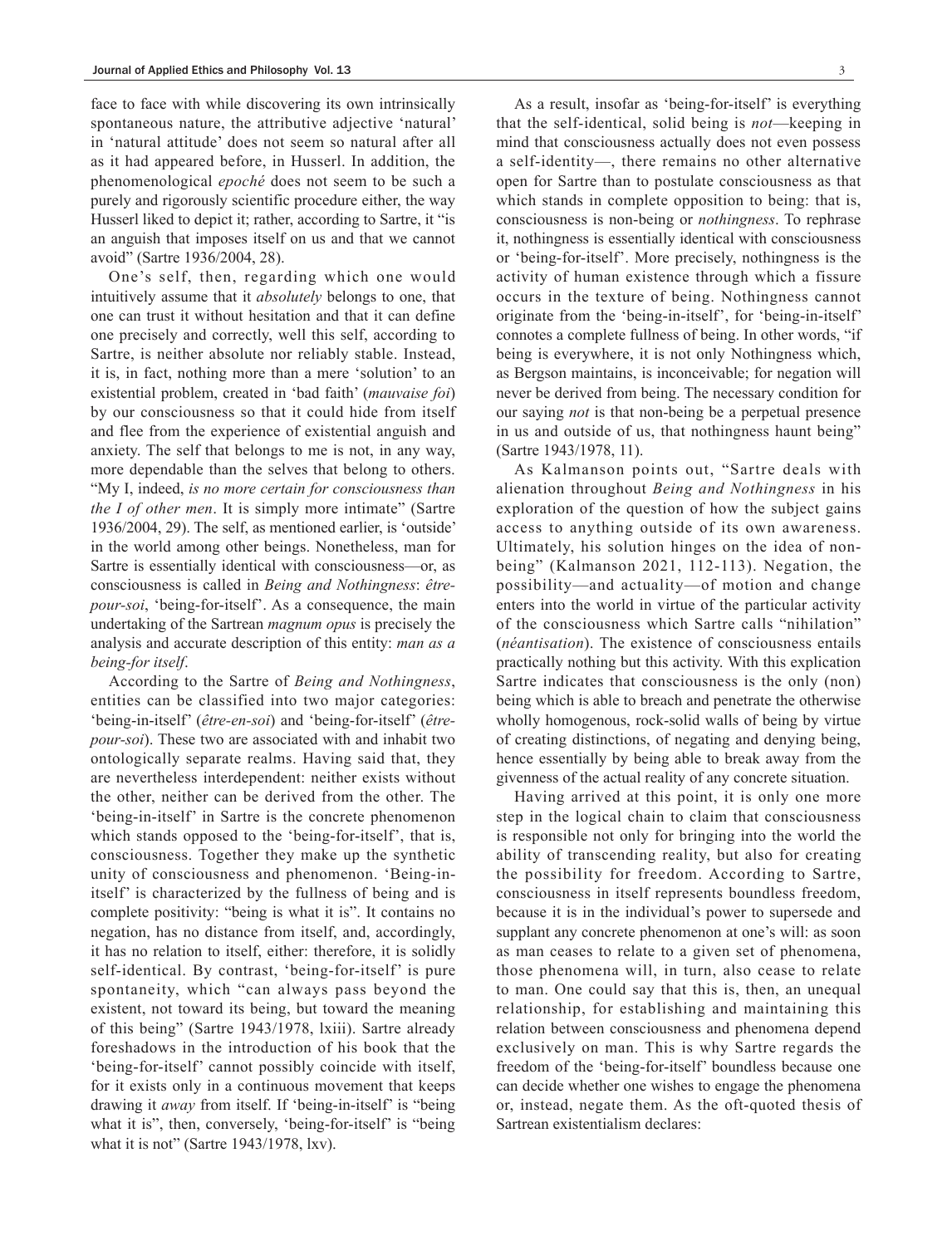Human freedom precedes essence in man and makes it possible; the essence of the human being is suspended in his freedom. What we call freedom is impossible to distinguish from the *being* of "human reality." Man does not exist first in order to be free *subsequently;* there is no difference between the being of man and his being-free (Sartre 1943/1978, 25).

As one can observe, Sartre equates human reality with human existence, as well as with consciousness and with 'being-for-itself'. All these titles and labels designate the uniquely human ontological status whose nature is that it has *no nature* whatsoever. Freedom is not just one of the accidental attributes of man, but it *is* human existence itself. Man—neither as a genus, nor as an individual has no prewired, rigid frame of ontological structure that would predestine its existence. The individuals' destinies are to autonomously create themselves from scratch, without the reassuring authority of a tradition on which one could lay all the blame if things happen to go astray.3 The extent to which one attempts to escape from one's personal freedom and take refuge in prefabricated constructs—such as the belief in an unalterable personal destiny or in a fixed individual personality or in absolute goals and objective values—indicates the level of denial and self-deception vis-á-vis the emptiness and fundamental meaninglessness of one's existence. "Freedom is the human being putting his past out of play by secreting his own nothingness … consciousness continually experiences itself as the nihilation of its past being" (Sartre 1943/1978, 28). Consciousness perpetually breaks away: not just from the world, but from itself, from its own past too; and its freedom is constituted in this very act of incessant disengagement and breaking away.

That said, as we already learned from the reasoning of *The Transcendence of the Ego*, consciousness tends to flee from the consciousness of its *own* freedom, that is, from itself as 'freedom-consciousness'. The reason for this, as Sartre reiterates in *Being and Nothingness*, is that the awareness of its infinite freedom fills one with anxiety: "it is in anguish that man gets the consciousness of his freedom, or if you prefer, anguish is the mode of being of freedom as consciousness of being; it is in anguish that freedom is, in its being, in question for itself" (Sartre 1943/1978, 29). 'Anguish' in Sartre's thought plays a similarly crucial role as *Angst* in Heidegger's existential analytic: just as in *Being and*

*Time*, nothingness manifests itself through the experience of anguish/anxiety. In this scenario one has no choice but to face up to one's own nothingness, to one's groundless existential ground. But, whereas 'nothingness' for Sartre is actually indistinguishable from the human individual and 'nihilation' is the activity of human consciousness, the same cannot be claimed about Heidegger's concept of nothingness. Both authors, however, would agree with Kierkegaard on the elementary difference between fear and anguish/anxiety in the sense that while the latter has no definite object, the former is always directed toward a concretely circumscribable object; when we fear, we always fear *something*.

Sartre maintains that while experiencing anguish the individual is anxious about their personal existence as well as about their total freedom and complete responsibility, too. One is anxious either about one's past or about one's future. If we are anxious about our past, "anguish appears as an apprehension of self inasmuch as it exists in the perpetual mode of detachment from what is" (Sartre 1943/1978, 35). Nothing, not even one's own past can determine what one will or what one should do next. Naturally, man must always become something or somebody, since even if one is reluctant to make strong and concrete commitments, this noncommittal attitude itself is the result of an original—perhaps unreflected—decision: a decision not to be committed. Thus, ultimately, one must always decide with every single moment who one is and who one should become. On the other hand, when one is anxious about the future, one comes to realize that "I am not the self which I will be" (Sartre 1943/1978, 31). Just as the past is unable to determine what the present would become, similarly, the present is unable to force the outcome of the future, argues Sartre. Since man exists in a constant displacement and becoming, one can never completely coincide with oneself. Yet, according to Sartre, man still steadfastly holds onto this belief: by positing a selfidentical ego and attributing it to oneself, one proceeds, in effect, to *deliberately* deceive oneself. This self-deceit cannot be understood to constitute an innocent or naïve sort of misconception: it is a perfectly conscious move, since consciousness, as we may remember Sartre's earlier argument, can only perform conscious actions consciousness is unable to *unconsciously* deceive itself and to hide this deception from itself. When consciousness, in fact, deceives itself, this kind of selfdeception is for what Sartre applies the term 'bad faith'.

Concerning the strategies people employ in bad faith, we often try to flee from anguish, by attempting to apprehend ourselves from without as an Other or as a *thing*" (Sartre 1943/1978, 43). We thus quite literally objectify ourselves. To put it differently, we artificially freeze ourselves into a pretense that makes us believe that we have, indeed, become such ontologically solid

<sup>3</sup> This is a point where Sartre and Heidegger disagree strongly: the significance of a tradition for authentic existence. For Heidegger, no authentic Dasein can exist without the reappropriation of its tradition; for Sartre, no authentic existence can exist with it.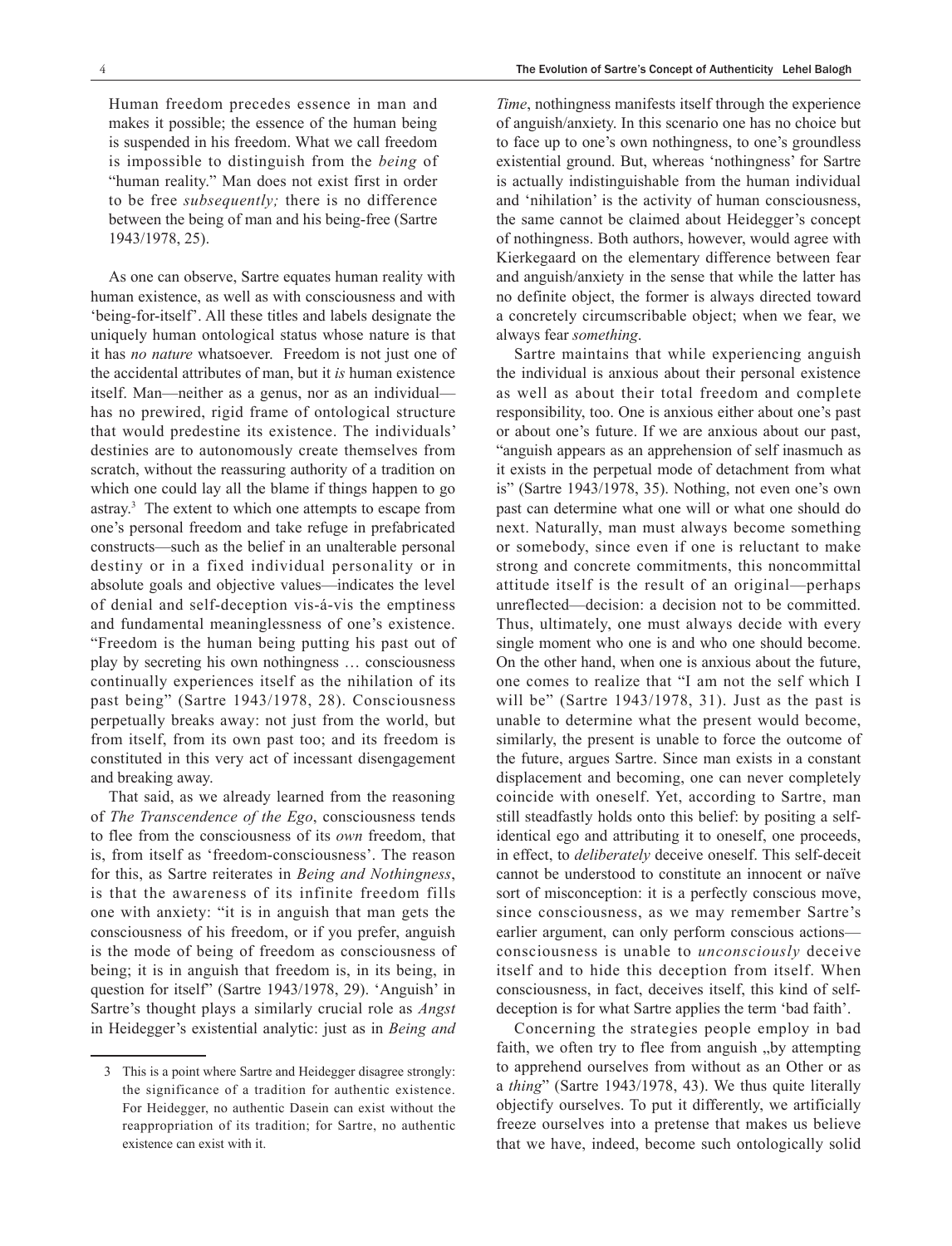objects that have stable, fix, 'objective' natures. Of course, we know all too well, that we cannot actually possess such an object-like ontological makeup, adds Sartre. We flee from the inescapable freedom bestowed upon us, yet in this flight we are never truly capable of forgetting about that which we have been trying to get away from in the first place: "the flight from anguish is only a mode of becoming conscious of anguish. Thus anguish, properly speaking, can be neither hidden nor avoided" (Sartre 1943/1978, 43).4 Man, by nature, is a free being, maintains Sartre; nevertheless, this position also implies that man, by nature, is a being forever in anguish. In other words, these two, freedom and anguish, are inseparably linked together. 'Bad faith' enters into the scene in that particular dialectical relationship which one would try to escape by denying one's existential anguish, along with one's freedom and the ability for nihilation. One is unable to successfully carry out this denial, however, for in order to be able to escape and deny, one must already possess the ability to separate oneself from one's anguish; that is, one must already possess the ability of nihilation. To put it differently, 'bad faith' is aware of its own bad faith and its own self-deception at all times: that it runs away from its freedom, and that it fails to take responsibility even for this running away.

Nevertheless, taking responsibility becomes unavoidable once one owns up to one's prior deliberate self-deceptions, and, instead, confronts the contingency of one's existence. Contrary to widespread popular belief, Sartre did not argue that since there are no objective values in the world, then everything is morally permissible. What he did, in fact, assert regarding the nature of values was the following: "Anguish is opposed to the mind of the serious man who apprehends values in terms of the world and who resides in the reassuring, materialistic substantiation of values" (Sartre 1943/1978, 39). Values cannot simply reside somewhere outside in the world *a priori* given to us, Sartre asserted, because in that case they would cease to be *valuable*; as objective entities they would instantly lose their worth. A value is valuable only inasmuch as it has relevance in relation to man's existence: that is, only if the meaning and significance which the value represents is not an *absolute* meaning and significance, but a particular one which then must always be situational, too. A true value can only be constituted in the recognition created by that 'active freedom' which, according to Sartre, is identical with the human agent:

It follows that my freedom is the unique foundation of values and that nothing, absolutely nothing,

justifies me in adopting this or that particular value, this or that particular scale of values. As a being by whom values exist, I am unjustifiable. My freedom is anguished at being the foundation of values while itself without foundation. It is anguished in addition because values, due to the fact that they are essentially revealed to a freedom, can not disclose themselves without being at the same time "put into question," for the possibility of overturning the scale of values appears complementarily as my possibility (Sartre 1943/1978, 38).

Every moment man is 'thrown into the world', which means that the postulation of values does not take place only on a theoretical level but values are being created continuously through real-life choices and practical decisions. Since one must create and realize the meaning of one's existence—along with the meaning of the world—, the values are actually upheld by the individual; consequently, one truly is what one makes of oneself. "In anguish I apprehend myself at once as totally free and as not being able to derive the meaning of the world except as coming from myself" (Sartre 1943/1978, 40).

Is 'bad faith' or inauthenticity (the two are practically the same term in Sartre) avoidable? As Sartre points out, "the first act of bad faith is to flee what it can not flee, to flee what it is" (Sartre 1943/1978, 70). Inauthenticity therefore lies primarily in the fact that one denies who one really is. Man in Sartre's opinion—just as in Nietzsche's—is essentially a value creator, a freedom of existence that lives in a contingent world bereft of inherent structures of meaning. Perhaps one would find it reasonable to suggest that the opposite of 'bad faith', i.e. 'good faith' and honesty could pave the way toward authenticity. Sartre's response to this suggestion is clearly in the negative. "The ideal of good faith (to believe what one believes) is, like that of sincerity (to be what one is), an ideal of being-in-itself" (Sartre 1943/1978, 69); therefore, it does not concern the existence of the beingfor-itself. Consciousness can never become a 'beingin-itself'; it would be in vain trying to flee from the anguish of having to face freedom, escaping toward transcendence, toward a comforting tranquility of being. A human individual is unable to consolidate itself into an unchanging entity in 'good faith'. In this way, Sartre demonstrates that the idea of 'good faith' is no better and no more tenable than the idea of 'bad faith': both refer to inauthentic forms of the human existence.

Good faith seeks to flee the inner disintegration of my being in the direction of the in-itself which it should be and is not. Bad faith seeks to flee the initself by means of the inner disintegration of my being. But it denies this very disintegration as it

<sup>4</sup> This might remind one of Kierkegaard's contention that the more one tries to escape from existential anxiety, the more one will get oneself entangled in it.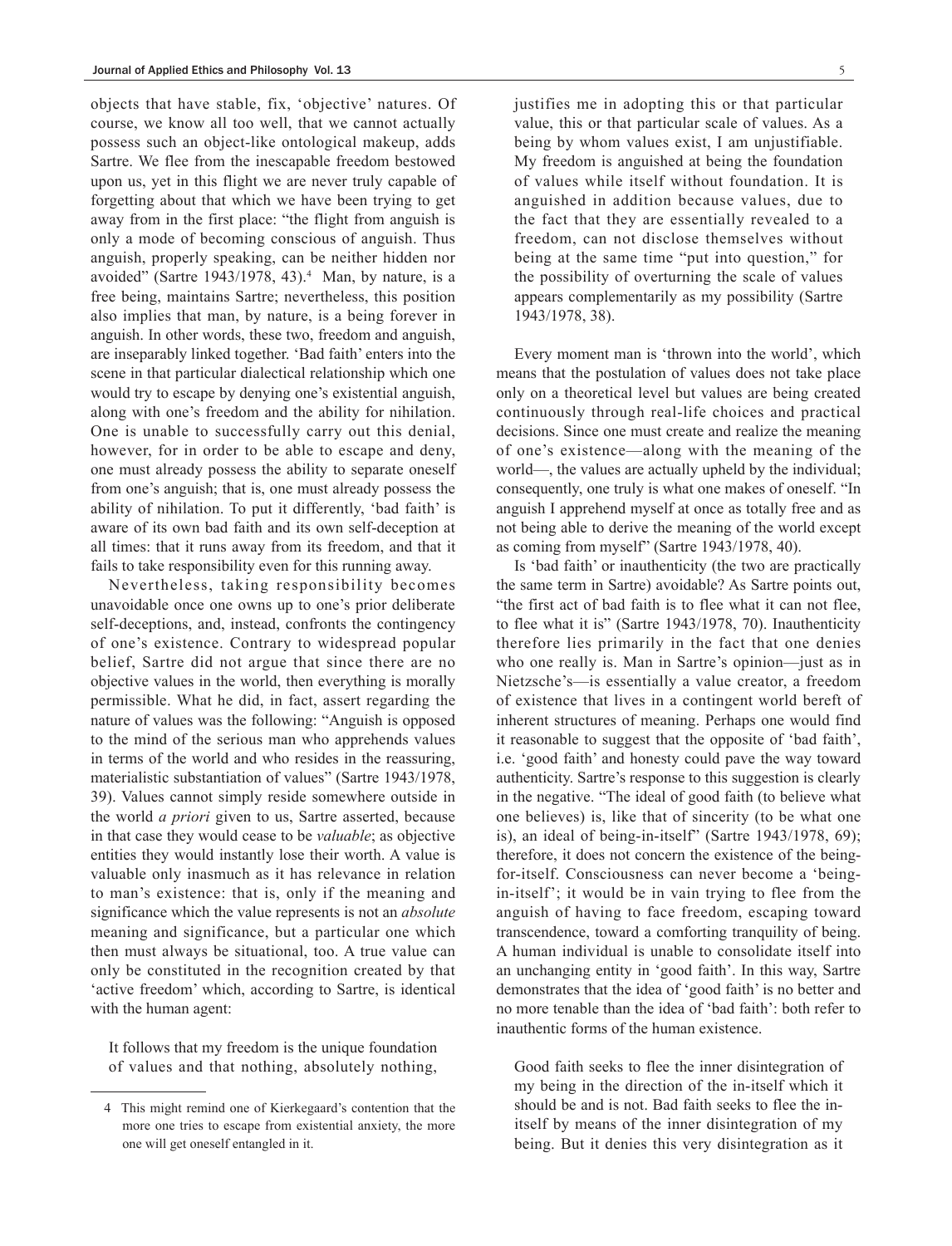denies that it is itself bad faith (Sartre 1943/1978, 70).

Even so, it is not entirely inconceivable to step out of and leave behind the *circulus vitiosus* of inauthentic modes of existence in Sartre; it is, in fact, possible to ", radically escape bad faith. But this supposes a selfrecovery of being which was previously corrupted. This self-recovery we shall call authenticity" (Sartre 1943/1978, 70, footnote). The detailed elaboration of authenticity was not among Sartre's projects during the writing of *Being and Nothingness*; he reserved this undertaking for his later works. *Being and Nothingness*, he emphasized, could only deal with the task of what *is*, and not with what *should be*, as the book was, strictly speaking, ontological in nature: that is, it was supposed to be about what exists. "It does, however, allow us to catch a glimpse of what sort of ethics will assume its responsibilities when confronted with a human reality in situation" (Sartre 1943/1978, 625-626). Regarding the nature of human existence, Sartre has come to expose and portray it as an essentially inexhaustible desire for total satisfaction. This total satisfaction can never become an actual reality: the 'being-for-itself' can never transform itself into becoming 'being-in-itself'. The innermost desire of consciousness, according to Sartre, is to have the same sort of solid self-identical nature that the 'being-in-itself' possesses. At the same time, however, consciousness wants to retain its own absolute freedom as well. This seeming contradiction can neither be resolved, nor removed from the scheme. Incidentally, this is why values actually emerge, since a value is a sort of ideality which reinforces the fantasy of the aforementioned unattainable synthesis: of becoming an entity with solid self-identity *and* to keep one's absolute freedom, too. According to Sartre, an 'existential psychoanalysis' would need to undertake the project of examining the universal human pursuit that attempts to achieve this synthesis whereby the inauthentic individual might become authentic.

'Existential psychoanalysis' in Sartre's nomenclature is not a purely scientific or medical practice, but instead a "*moral description*, for it releases to us the ethical meaning of various human projects" (Sartre 1943/1978, 626.). 'Human projects' are those personal plans via which one projects oneself in the future in the form of an attainable chosen goal—or what amounts to the same, to work toward a chosen value. "But the principal result of existential psychoanalysis must be to make us repudiate the *spirit* of seriousness" (ibid.). Why would such an attitude be advantageous? The 'spirit of seriousness', according to Sartre, possesses two characteristics that promote the operation of 'bad faith'; "it considers values as transcendent givens independent of human subjectivity, and it transfers the quality of

'desirable' from the ontological structure of things to their simple material constitution" (Sartre 1943/1978, 626). In sharp contrast to this, existential psychoanalysis ventures to transcend the 'spirit of seriousness' by virtue of revealing the moral agent of the human actions. The moral agent is "the *being by whom values exist*. It is then that his freedom will become conscious of itself and will reveal itself in anguish as the unique source of value and the nothingness by which the world exists" (Sartre 1943/1978, 627).

Considering all these claims together, one may well wonder how one could possibly become an authentic self in Sartre. What would await an individual if they were to renounce all forms of 'bad faith' and would choose to face up to existential anguish instead?

A freedom which wills itself freedom is in fact a being-which-is-not-what-it-is and which-is-whatit-is-not, and which chooses as the ideal of being, being-what-it-is-not and not-being-what-it-is. This freedom chooses then not to recover itself but to flee itself, not to coincide with itself but to be always at a distance *from* itself (ibid.).

It would be hard to exaggerate the importance of this crucial passage in terms of its significance in the evolution of Sartre's concept of authenticity. This is the point where Sartre makes it unequivocally clear that the idea of authenticity envisioned by him is radically different in comparison to what past existentialist thinkers, namely Kierkegaard and Heidegger, have described. According to Sartre, bad faith or inauthenticity is maintained by the spirit of seriousness which can only be eliminated if one does not even *try* to actively transform one's inauthentic self to become a truly genuine self (or to 'win oneself', as Kierkegaard would have us do). These and similar efforts would only achieve to thrust one back and to plunge the individual amidst the tireless waves of the ocean of bad faith. Humans are authentic only insofar as they actively will themselves to be free, that is, if they decide *not* to want to coincide with themselves. In some sense, this suggestion appears somehow to be akin to Nietzsche's idea of authenticity in that it also strongly criticizes the generally accepted axioms concerning the existence and the supposed enduring nature of a personal character. Then again, Sartre perhaps goes even further than Nietzsche when he emphatically calls for avoiding even the *appearance* that it would be somehow possible to create a well-defined nature—a 'style' or a 'taste', as Nietzsche would put it— for ourselves in an authentic fashion. We are irredeemably contingent beings for Sartre that are always in the process of becoming something and somebody else; hence, the acknowledgement of this predicament, along with assuming the responsibility for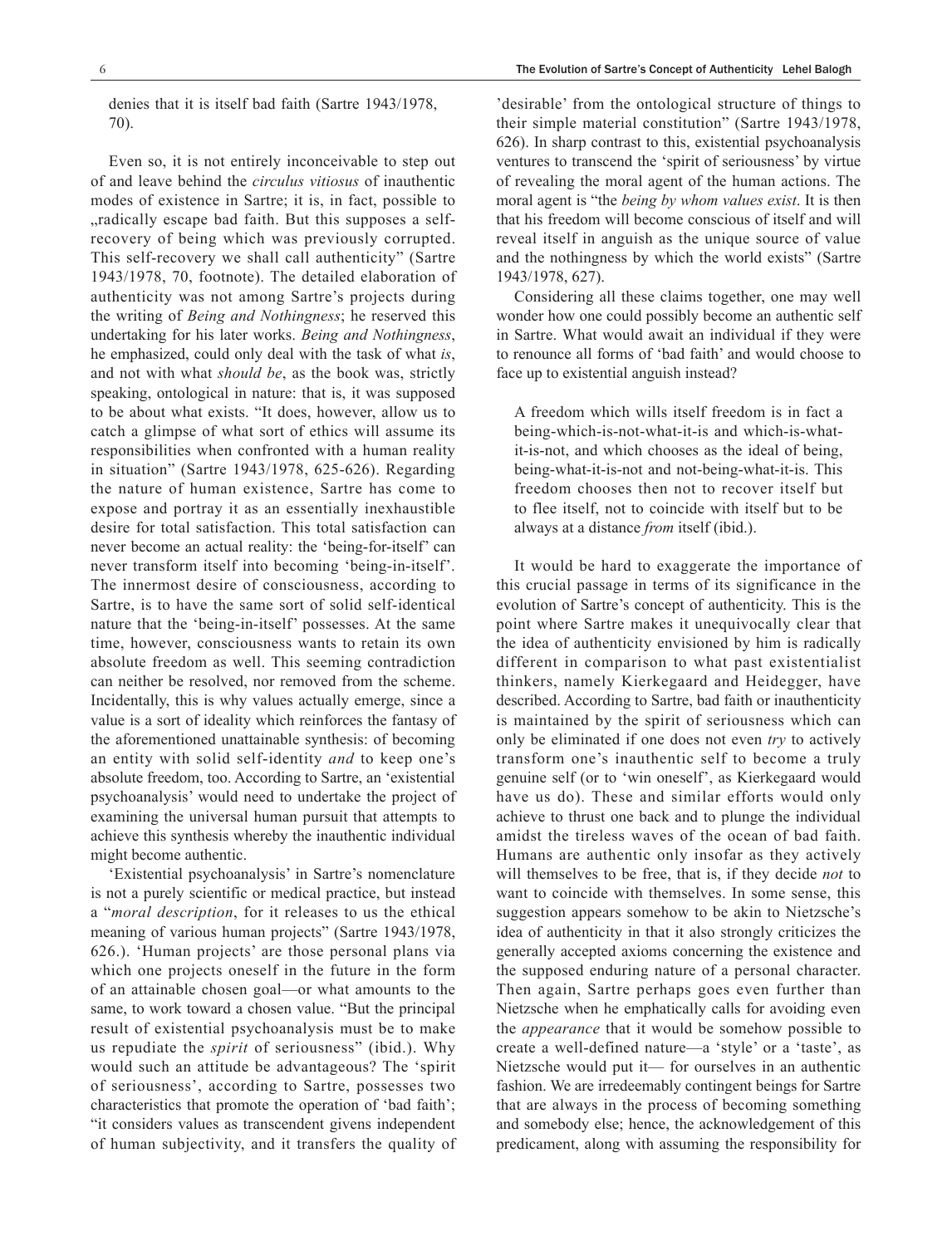the consequences is the only workable way for Sartre that could lead to authenticity.

By following Sartre's reasoning, one wonders whether all the above amounts to that the personhood of an individual would inevitably disintegrate to escape bad faith and become authentic. If there is not an unshakable integrative core of the personality to speak of, then what or who could be held accountable for the actions of the individual? If there is no self-identity, who can be identified as the actor of the actions? It is important to stress that Sartre never stops insisting that every person is completely responsible for the consequences of their actions as well as of what they make of themselves. What one makes of oneself is what one actively does, what one commits oneself to: an individual is nothing but the accumulated aggregate of their choices and actions. However, nothing obliges or determines one to choose one's particular obligations. There exists neither justification, nor valid external assistance that could tell one what to do: how to live one's life. Even the interpretation and explanation of the events that take place during one's lifetime is a task that only the self entitled to carry out; nobody else can take the burden away of having to give meaning and significance to the events of our lives.

In the last sentences of *Being and Nothingness*, Sartre anticipates the undertaking of a future ethical work that would build upon the findings of his lengthy ontological reflections. This ethical work, which would (have) surveyed the possibility of authenticity, was never published during his lifetime, although many hundreds of pages have been completed and compiled throughout the years. Nevertheless, he did not wish to make them public. Thus the *Cahiers pour une morale* could only appear posthumously, in 1983. In this philosophical diary Sartre worked on the detailed elaboration of the previously envisioned ethical work which he announced at the conclusion of *Being and Nothingness*. While studying the highly original musings of the *Notebooks for an Ethics*, one cannot help but marvel at the intensity and the tremendous intellectual effort and struggle with which Sartre endeavored to harmonize the concepts of morality, particularly that of responsibility, with the almost contourless character of human consciousness. According to the program of this ethical undertaking, inauthentic consciousness should reach the state of pure reflection<sup>5</sup> so as to be able to radically move away from bad faith and to recover the being that was corrupted by inauthentic consciousness itself.

The passage to pure reflection must provoke a transformation:

of my relation to my body. Acceptance of and claiming of contingency. Contingency conceived of as a chance.

of my relation to the world. Clarification of being in itself. Our task: to make being exist. True sense of the In-itself-for-itself.

of my relation to myself. Subjectivity conceived of as the absence of the *Ego*. Since the Ego is εξις (psyche).

of my relation to other people (Sartre 1983/1992, 12).

A considerable shift can be detected here in Sartre's conception of human existence compared to that of *Being and Nothingness* which was rather inclined to reduce human reality to the absolute freedom of consciousness's nihilating potential, and to marginalize the individual's facticity—such as one's body or past—as non-essential parts of one's existential composition. The *Notebooks*, conversely, defines man as a being which can only be a being-for-itself due to the being-in-itself character of its bodily existence that connects it to the world. In other words, man's transcendence is based on man's facticity:

In every perception of a thing I understand myself as a thing. I apprehend my own passivity along with the weight of this stone (I am what it weighs upon) but this passivity is at the same time a form of activity (I raise my hand, I move the stone from this place to that). A perpetual double relation. I could not act if I were not passive. Yet I can only be passive because I act (otherwise, I would just *be*, that is all); I am that being who through passivity and activity comes into the world for the In-itself and for myself. Passivity is *my connection* to the In-itself, both an ontological and a practical connection at the same time (Sartre 1983/1992, 51- 52).

The being-in-itself can neither be passive, nor active: it simply exists. Contrarily, the sole reason why humans are able to be active is that they can be passive, too: it is passivity that allows them to comprehend the phenomena of the world. Bodily existence conceived as part of one's facticity has thus achieved a noticeably higher position in the *Notebooks* in comparison with its place in previous Sartrean works. The role of the body has been indeed reevaluated but it has not become overrated. Personality is seen by Sartre to be made up both by the 'situation'—

<sup>5</sup> Once again, the parallel between Nishida's concept of pure experience where the egoless vision of an authentic no-self can emerge and Sartre's conceptualization of pure reflection where bad faith and the self could finally disappear are remarkable.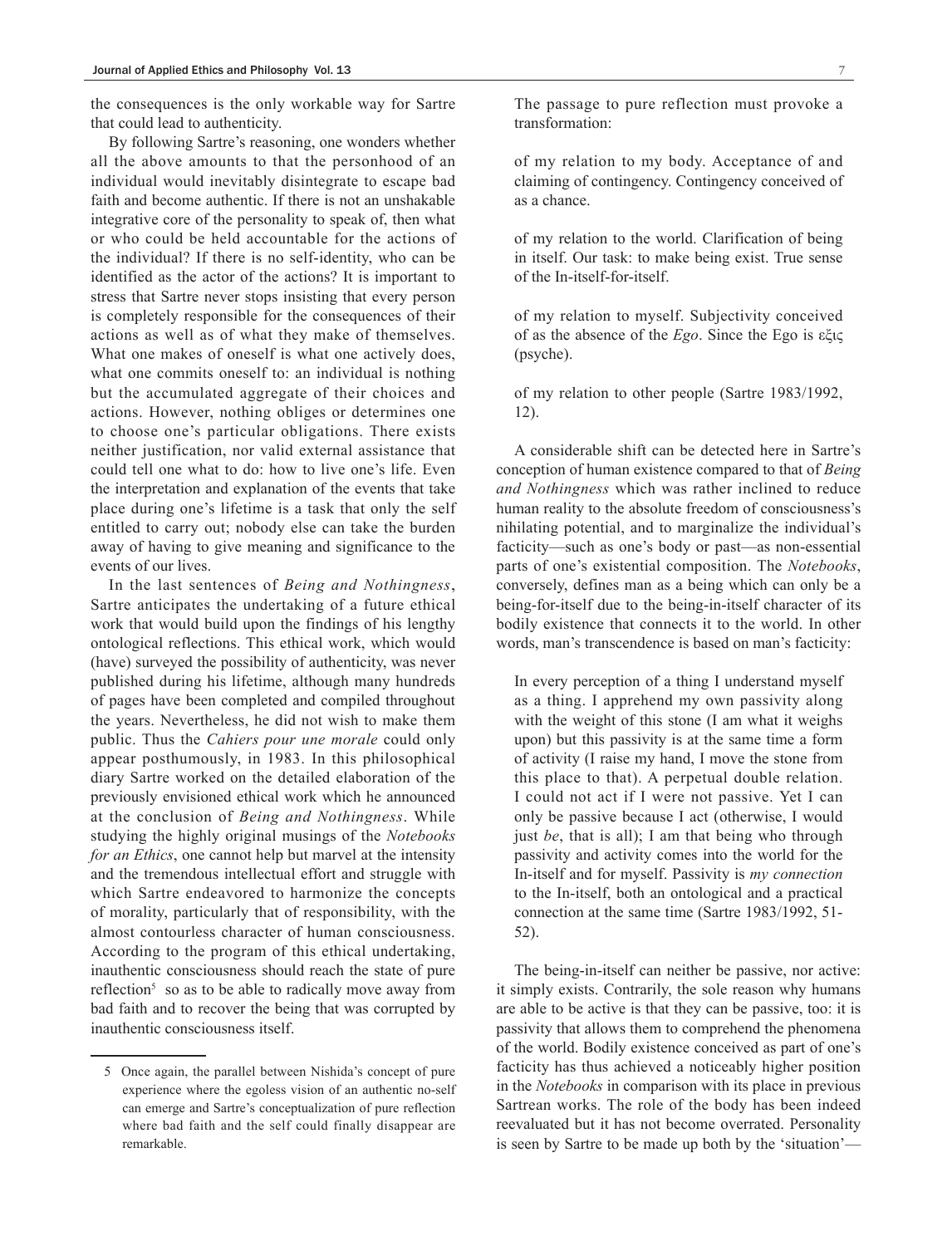which has been determined by one's facticity—and by the future projections of the consciousness; separately viewed, these are mere abstractions. Individuals cannot detach themselves from their specific historical situatedness, and in extreme cases even the freedom of choice could seemingly vanish from their lives. For instance, a terminally ill person cannot simply choose not to be terminally ill. Notwithstanding, one's attitude towards the concrete situation, according to Sartre, will always belong exclusively to one's personal area of competence: it is up to the individual whether they would choose to despair because of their looming death, or, on the contrary, whether they would gather the courage to boldly confront it. One is always free to pick one's attitude against a concrete situation.

For Sartre, there is no such thing as 'human nature' which would command us with absolute authority how to react in a given situation. This view can also be bolstered by acknowledging that concrete situations are not uniform occurrences of general 'basic situations', but are through and through singular cases. On this basis, one could claim that there is not a single experience or situation concerning dying that would be identical to any other experience or situation concerning dying; all of these are singular and unrepeatable events that belong to the lives of completely unique and singular individuals.

For that reason, the *Notebooks* argues that we do not need an abstract ethics but rather a concrete one which takes the present historical situation as its starting point and which places particular sets of goals in front of the individual existences, while discounting the pursuit after universal values. Human existence in its 'natural attitude' is forever working on creating a being-in-itself from itself. This effort, as we have learned it from the pages of *Being and Nothingness*, is not a viable project, however. What humans strive for basically is to construct a god out of themselves: a god that is able to do and achieve everything the self desires. As soon as one acknowledges the impossibility of this dream, though, one finally enables oneself to realize the experience of pure reflection upon which Sartre theorized already in *The Transcendence of the Ego*.

 Pure reflection indicates the beginning of a new way of looking at things, a new vision, a novel approach. The term 'reflection' however can be a bit misleading here: it is not merely a disinterested contemplation, but rather a new venture and a vision that is motivated by the attainment of a particular goal. Pure reflection represents a positive, practical, and realistic morality which aims to realize an ever growing degree of freedom. Whereas, according to Sartre, "Being and Nothingness is an ontology before conversion" (Sartre 1983/1992, 6), the *Notebooks* endeavors to provide an account of the experience that is characteristic of pure reflection *after* the conversion.

The experience of the post-transitive attitude is the experience of *authenticity*. In pure reflection, one accepts the fact that one is not a necessary, substantive entity that has an unquestionable right to exist, but instead an unjustifiable and contingent freedom of existence that endlessly asks itself about the meaning and goals of its existence. One comes to accept that there are not any pregiven, *a priori* values or an authority to which one could appeal for the validation of one's life. Insofar as the individual conceives itself to be a free, contingent, and unjustifiable being, it transcends the dialectics of 'good faith–bad faith': in this way, one can at last realize a truly authentic existence. Yet, Sartre warns us: "If you seek authenticity for authenticity's sake, you are no longer authentic" (Sartre 1983/1992, 4). $6$  Being authentic is not a value or a goal in itself but the incidental fruit that accompanies our having been able to come to terms with the groundlessness of our existence and also with the inescapable existential condition that we must create ourselves out of nothingness. This creation, however, is not the construction of something permanent and secure; on the contrary: it is the building of an existence, a (no-)self that is forever in flux, for which one takes full responsibility all the same.

Sartre argues that the world does not have a prearranged, original, objective meaning structure. This, though, does not mean that we would not be able to give legitimate meanings to things. Man is that particular being whose task precisely is to bring meaning into an otherwise perfectly meaningless universe, and this meaning must be constructed in a way that it has significance to one's life practice. The world, as long as we understand it as the already existing multiplicity of discreet objects, has not been created by the activity of human consciousness, evidently. By contrast, if we understand the world as an *orderly* diversity, then this orderly fashion could have only been brought about among the wealth of phenomena by the organizing activity of human consciousness.7 Furthermore, the human individual, being the nihilating consciousness that it essentially is, has already always been the creator of the meaning and sense of the world (a recognizably Heideggerean thought), and even if one decided to opt out from being a creator of the meaning-universe, one would never actually succeed in doing so. According to Sartre, we are 'condemned to freedom', and by the same token, we are condemned to eternal creation as well. An

<sup>6</sup> This caveat reminds us of Zen Buddhism's guidance: if one sits down to meditate with the deliberate aim of becoming enlightened, one has already missed the chance of realizing enlightenment. Only by not trying to achieve, can one achieve it.

<sup>7</sup> This is precisely what Camus stated in *The Rebel*: man must create order out of the chaos and absurdity that is the *world*.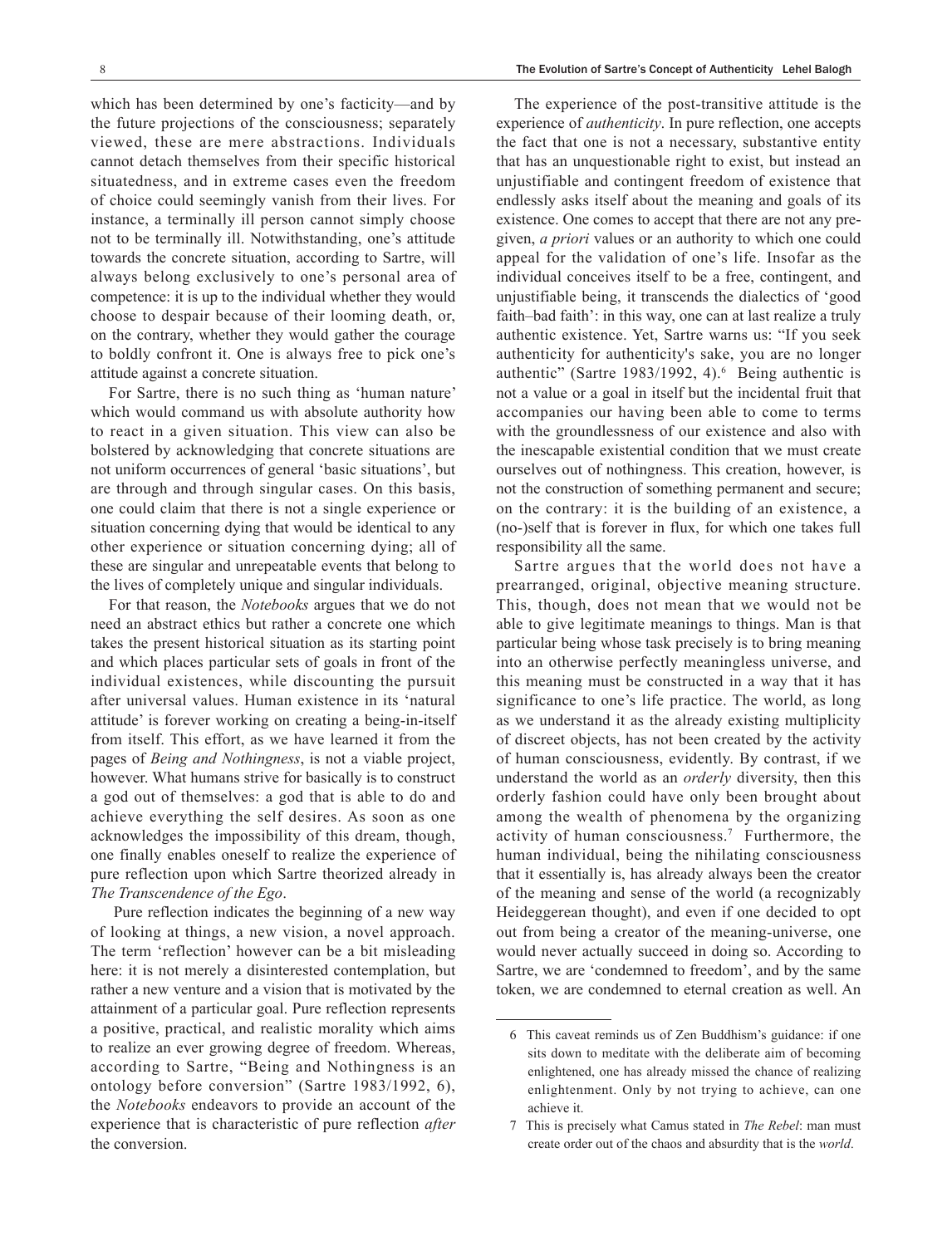authentic personality must then affirm not only one's freedom but also one's own arbitrary creative activity. In other words, only those individuals can become authentic that learn to establish meanings amid the wholly chaotic indifference of being.

Attributing meaning to the world and to our lives is only one side of the coin. Carved on the other side is the resignation of the individual that makes one to decide to get rid of all of one's previous efforts that aimed to form the self into a being-in-itself-style substance. That is to say, one must give up voluntarily and 'generously' the project of becoming oneself so that this 'giving up' may become a 'giving to', a *gift*: a giving of meanings and values to the things that surround and envelope us. Just as in Nietzsche where man is identified as the creator of values, in Sartre too, the extraordinary task—which is at the same time the heaviest burden of human existence is the necessity of having to give values and assign meanings to things. In light of this, for Sartre, moral behavior becomes in essence the act of gifting ourselves away, of elevating self-presenting into a general practice: it is an "absolute generosity, without limits, as a passion properly speaking and as the only means of being. There is no other reason for being than this giving. And it [is] not just my work that is a gift. Character is a gift" (Sartre 1983/1992, 129.). It is true even more so considering that being can only be 'saved' and transformed into something more humane—that is, more valuable, more ethical, and, ultimately, more free—if authentic individuals establish their own creative freedom as the foundation of the world. Sartre believes that the consequence of this would be that with such an attitude people would experience, for the first time in their lives, what it feels like to be the basis of an existence and a world that was shaped solely by their own efforts and creative powers. This would, in turn, also mean that they would immediately cease to be unjustifiable and contingent entities that aimlessly ramble about in a meaningless, hectic universe. Authentic individuals due to the circumstance that they attribute meaning and values to the world on their own and also because they affirm themselves as the creators of this world that is abundant in meanings—would become morally superior to inauthentic individuals who try relentlessly, to no avail, to flee from their own creative freedom.

For Sartre, man is not god; creating a world *ex nihilo*  is not in mankind's power. In a certain sense, however, it is appropriate to call man's freedom to create 'absolute' insofar as it is not dependent on anyone or anything else. A human is a creator, a creator of values, simply because human existence, as we have seen, endows man with the task of creation. It is possible to subjectively justify the values and the meanings of the world, but "I can never persuade Others of my objective necessity … It is me, which nothing justifies, who justifies myself inwardly"

(Sartre 1983/1992, 482). It appears, then, that the idea of subjective necessity is satisfactory for Sartre to argue that the ideal of freedom ought to stand on the top of the moral hierarchy of values. The reason why freedom must be the *foremost* value is that the freedom of values can only rest on the basis of acknowledging the principal value of freedom itself. Were it not in my freedom to freely evaluate what is valuable and what is not, how could we even talk about freely chosen values in the first place? This provides the key to understanding why Sartre stressed in his famous presentation *Existentialism is a Humanism* that by choosing one's own freedom one chooses, at the same time, the freedom of others, as well. If one did not do so, one would slit the roots of one's very own freedom (Sartre 1946/2007).

After having arrived at this point, it appears uncomplicated now to integrate the elements of interpersonality—which was portrayed in *Being and Nothingness* as a rather problematic issue that would significantly contribute to the alienation of the self into the fabric of an authentic existence. As a matter of fact, Sartre does not only use the term 'authentic' to describe the desirable manner in which an individual should inhabit its own existence but also to illustrate one's ideal form of relationship to others. In this sense, a human relationship can also be conceived as authentic, provided that one acknowledges that the totality of one's human existence includes not only one's mode of beingfor-itself (*freedom*) but also one's mode of being-initself (*facticity*): that is, one's past, and, likewise, one's body. In pure reflection, i.e. following the existential conversion, the objective aspect of human existence, which is readily accessible for other people as well, does not bring about automatic alienation from the self or estrangement from the others (or from the world). Sartre expands:

This comes about only if the Other refuses to see a freedom in me *too*. But if, on the contrary, he makes me exist as an existing freedom as well as a *Being/object*, if he makes this autonomous moment exist and thematizes this contingency that I perpetually surpass, he enriches the world and me, he *gives a meaning* to my existence *in addition* to the subjective meaning I myself give it, he brings to light the *pathetic* aspect of the human condition, pathos I cannot grasp myself, since I am perpetually the negation through my action of this pathos (Sartre 1983/1992, 500).

The generosity, then, with which authentic individuals decide to give up the project of morphing themselves into complete being-in-itself-style entities—which, as we know, is an impossibility in any case—and instead give meanings and values to the world, finds its full and final